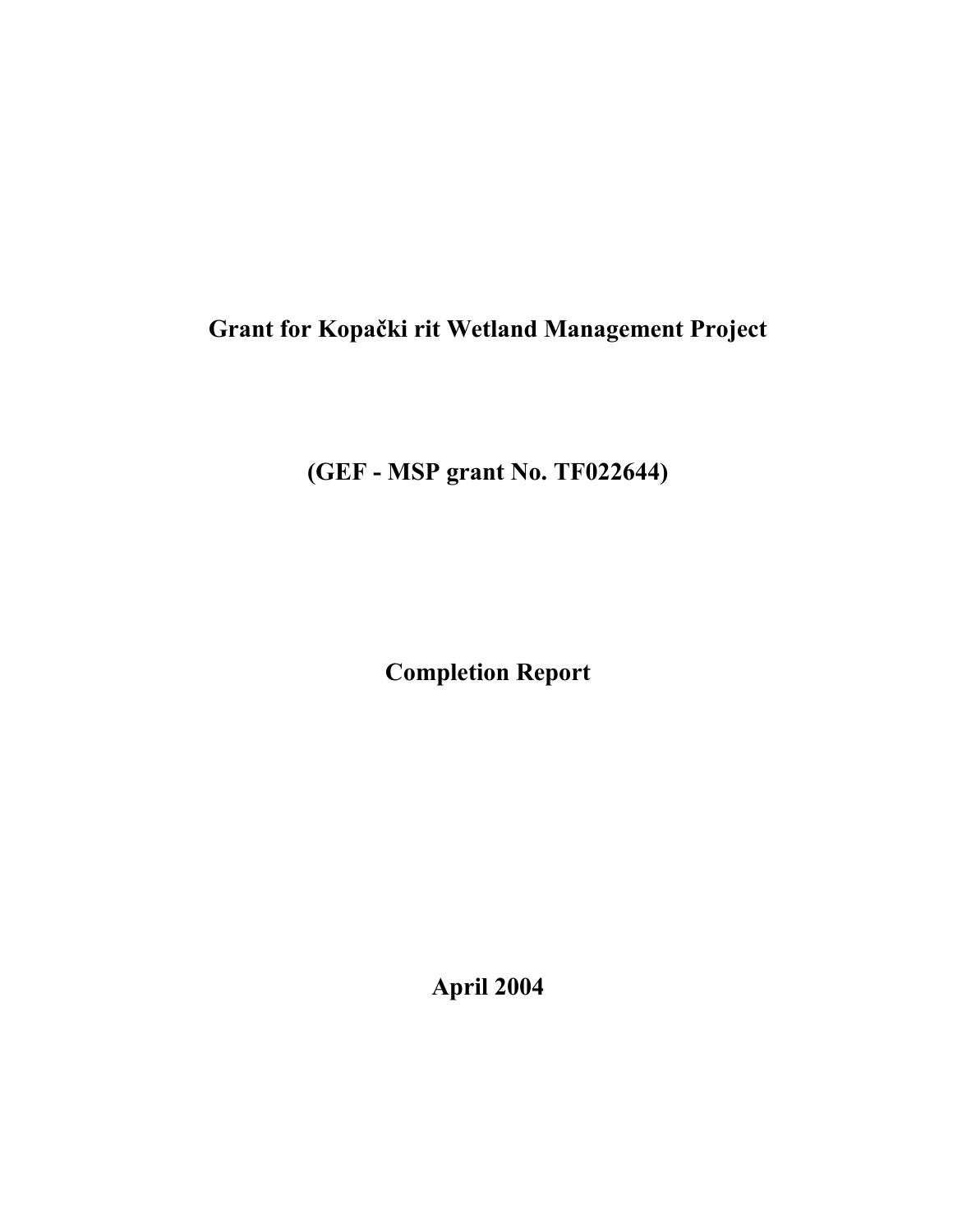### **Table of Contents:**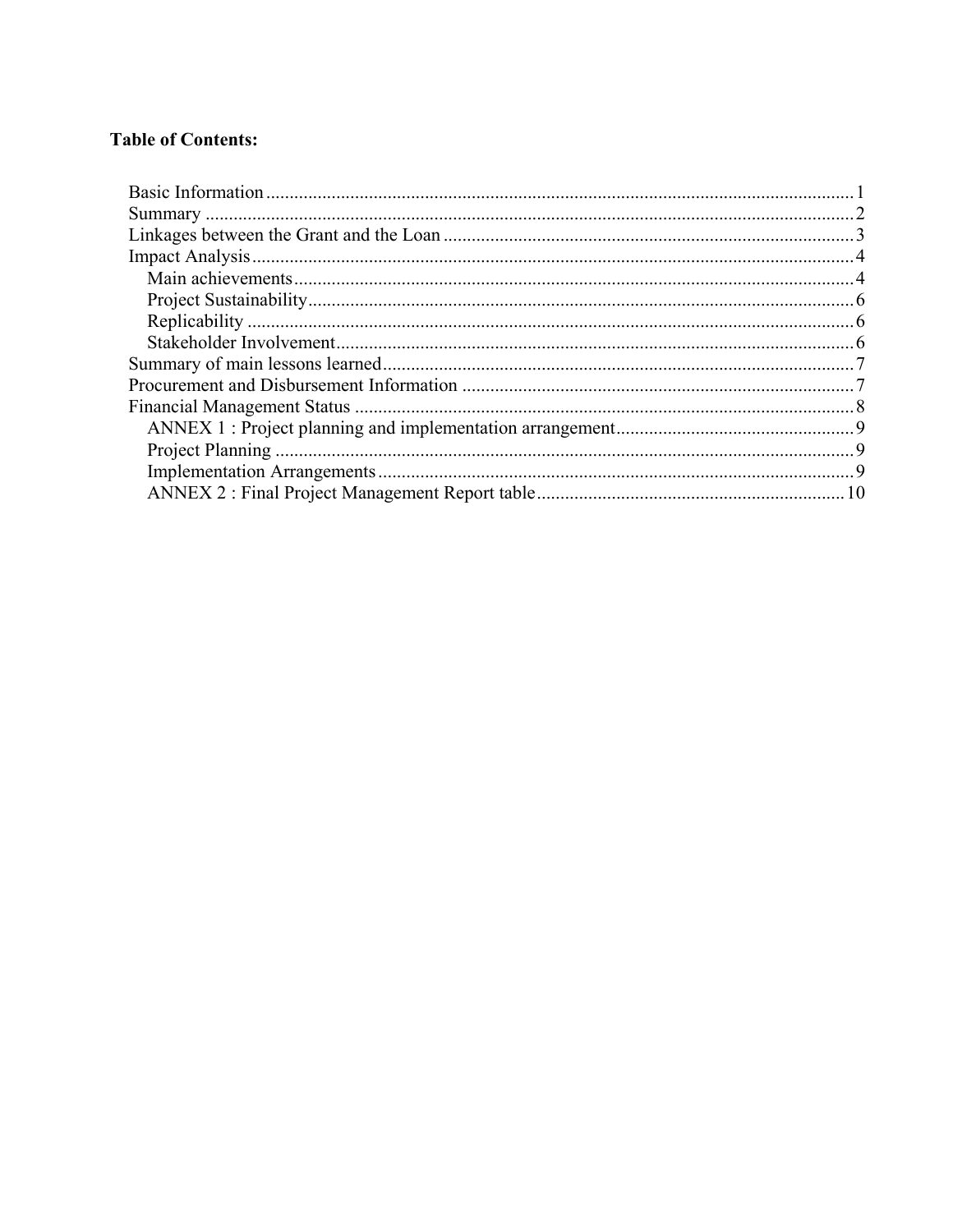# <span id="page-2-0"></span>*Basic Information*

Date of Completion Report: April 23, 2004

Title of GEF Medium Sized-Project: Kopački rit Wetland Management Project (the Grant)

GEF Allocation: US\$ 750.000

Period of Project Implementation: June 14, 1999 - September 1, 2003

Grant Recipient: Republic of Croatia

World Bank Manager/Task Team: Manuel Mariño,

Goals and Objectives: (include any changes in the objectives):

The goal and objectives were not modified during project implementation.

The key objective of the Grant was and remained to complement the support provided under the Loan to conserve and sustainably use the globally significant biodiversity of the Kopački rit Wetlands, a highly threatened and global ecosystem.

Information about the activities financed under the Grant, the Grant Objective indicators, the summary of the results achieved and the impact of the Grant financed activities are described in the following sections.

Financial Information:

The Grant was an integral part of the Bank's on-going Reconstruction Project for Eastern Slavonia, Baranja and Western Srijem (hereinafter referred to as "the Loan" / "the Project"). The original financing plan of the Kopački rit Nature Park total assistance is detailed in the Table 2 below.

The Loan experienced several reallocations of its proceeds, whereas the Grant encountered only one: The funds allocated for consulting services and work from both the Loan and the Grant exceeded the needs. In the meantime, the funds allocated for equipment (goods) were insufficient. Therefore, a request for the reallocation of the Grant proceeds was addressed to the Bank on February 3, 2000. The Bank agreed on March 3, 2000 to reallocate the proceeds of the Grant as presented in Table 1.

| <b>Expenditure Categories</b>            | <b>Original Allocation</b><br>of the Grant Proceeds | <b>Reallocation as of</b><br>March 2000 |
|------------------------------------------|-----------------------------------------------------|-----------------------------------------|
| Goods                                    | 100,000                                             | 680,000                                 |
| Works                                    | 180,000                                             |                                         |
| <b>Consultants Services and Training</b> | 400,000                                             |                                         |
| <b>Operational Costs</b>                 | 70,000                                              | 70,000                                  |
| <b>TOTAL</b>                             | 750,000                                             | 750,000                                 |

Table 1: Reallocation of the Grant proceeds as of March 2000.

Additional information regarding the Financial Management Status, the Audits and Procurement and Disbursement information is detailed in the relevant sections below.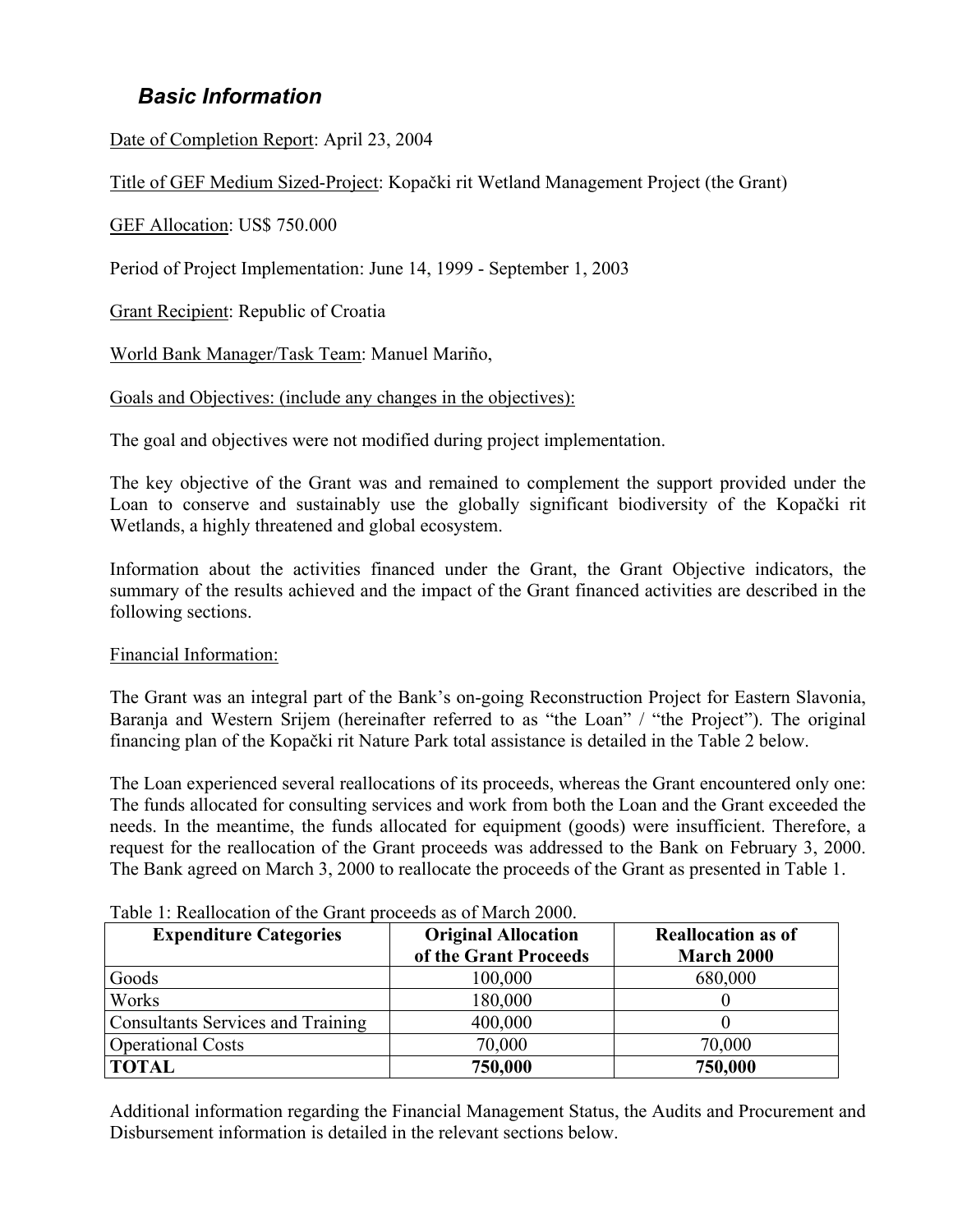# <span id="page-3-0"></span>*Summary*

Kopački rit Nature Park (hereinafter referred to as Kopacki rit) is one of the centers of Croatian biodiversity with more than 2500 registered biological species, out of which many are rare and endangered on a European and/or global level.

Recognized for its globally significant biodiversity, Kopački rit was declared a Ramsar site on June 26, 1996. The war activities in the area (1991 – 1997) had a strong negative impact on the Nature Park – on infrastructure as well as on the ecological values and social community.

The GEF Grant to the Republic of Croatia (the Grant) for the purpose of the Kopački rit Wetlands Management Project (GEF – MSP Grant No. TF022644) was activated on June 14, 1999.

The USD 750.000 Grant is consistent with OP 4.04 on Natural Habitats and was an integral part of the Bank's on-going Reconstruction Project for Eastern Slavonia, Baranja and Western Srijem (hereinafter referred o as "the Loan" or "the Project").

The key objective of the Grant is to complement the support provided under the Loan to conserve and sustainably use the globally significant biodiversity of the Kopački rit Wetlands, a highly threatened and global ecosystem.

The following activities have been financed out of the Grant proceeds:

- (i) training of the Nature Park's staff in protected areas and natural resource management, nature park administration, patrolling, enforcement and monitoring (preparation of the Park's management Plan is financed under the Loan);
- (ii) provision of equipment needed for the protection and management of the Park, for increasing the Park's accessibility and potential self-financing, as well as for the Management Office (rehabilitation of the Nature Park's infrastructure is financed under the Loan);
- (iii) carrying out of surveys of (a) population of birds, deer and wild boar, vegetation and water quality at representative sites; and (b) the impacts of the Project on the local population and on the subsistence and economic activities on biodiversity
- (iv) strengthening the capacity of community groups.

The Grant, and the associated Loan have been instrumental in improving the management of the Kopački rit Nature Park and in protecting its biodiversity values. It contributed to increase its sustainability through long-term protection of natural resources and biodiversity, development of a proper business environment aiming at ensuring its financial sustainability, increase of the touristrelated local economy in the Park surroundings and the attraction of the funds from other international donors. For these reasons, the Grant objectives have been fully met and often exceeded, therefore it has been rated "highly satisfactory".

The Grant has been closed as planned on September 1, 2003. All Grant funded contracts have been successfully completed and disbursed before the end of the four-month grace period, approved by the Bank August 28, 2003, that ended January 1, 2004.

The Grant financial statements for the period from grant inception to December 31, 2002 were audited in accordance with International Standards on Auditing, by an auditor acceptable to the Bank and received an unqualified (clean) audit opinion. Financial statements, and the audit thereof, for the period from January 1, 2003 to December 31, 2003 are due before June 30, 2004.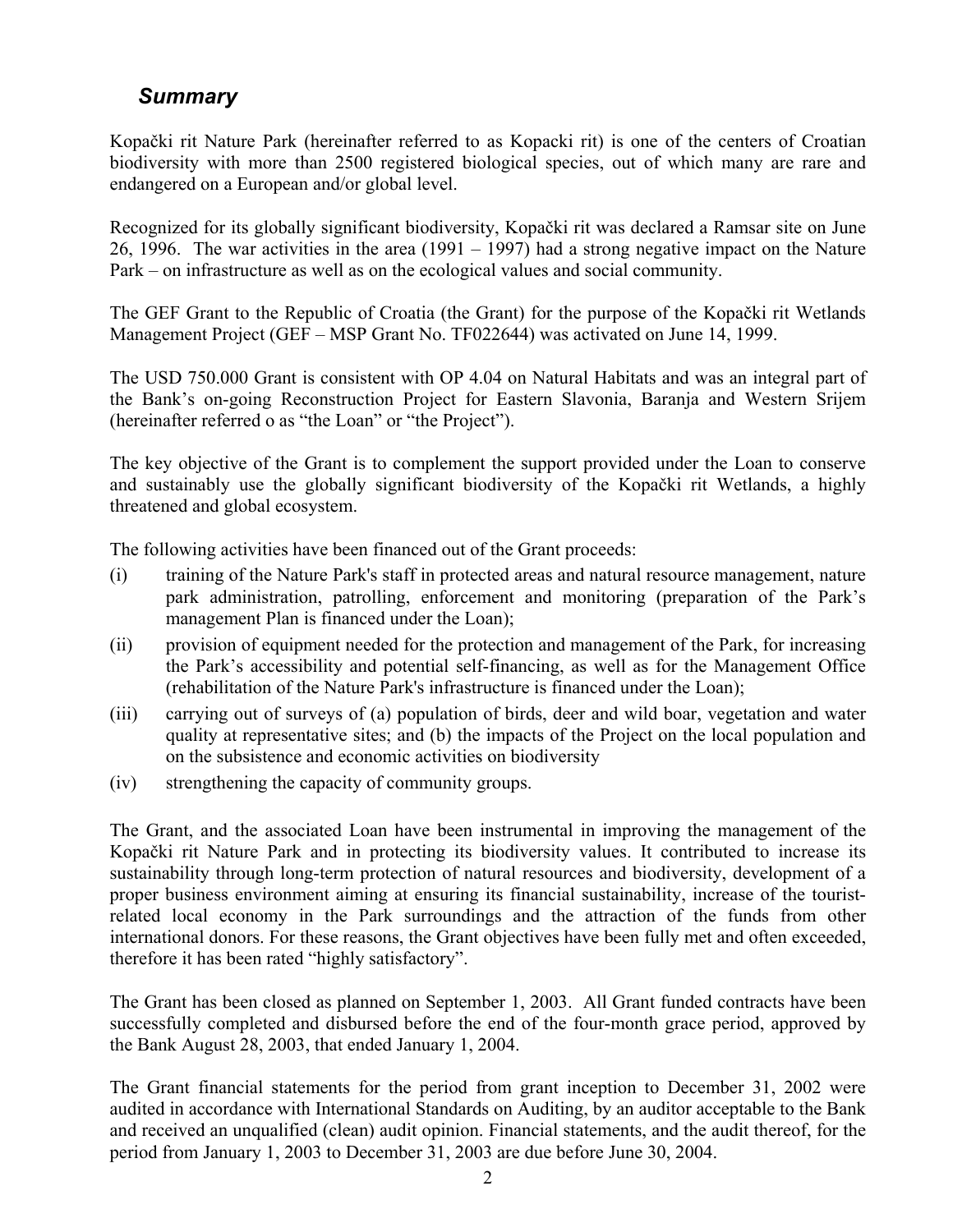# <span id="page-4-0"></span>*Linkages between the Grant and the Loan*

The Grant was an integral part of the Bank's on-going Reconstruction Project for Eastern Slavonia, Baranja and Western Srijem (P048983), through its Nature Protection component.

The specific objective of the Nature Protection component was to develop and strengthen the State Directorate for the Protection of Nature en Environment of the Ministry of Environmental Protection and Physical Planning (Ministry of Environment or MoE), construct facilities through: (i) preparation of a management plan and monitoring program for the Kopacki rit Nature Park; (ii) provision of technical assistance to strengthen the institutional capacity of the State Directorate for the Protection of Nature and Environment as well as that of the Kopacki rit Nature Park; (iii) the purchase of boats, all-terrain vehicles, a geographic information system (GIS), water quality monitoring equipment and other supervisory equipment for Kopacki rit (and for the use of the State Water Directorate); and (iv) repair and rehabilitation of blinds (observation areas), fishponds, park management facilities and other infrastructure necessary to provide long-term environmental protection for the area.

The key performance indicator to measure the success of this component of the Project is the stability of population levels of "indicator" species in the Kopacki rit Nature Park. Typical species of the Nature Park include rare and endangered species of birds such as European Black Stork (endangered), White-Tailed Sea Eagle, Black-crowned Night-herons, Squacco Herons, Ferruginous Duck (endangered), Whiskered Terns (endangered), Saker Falcon, Little Egrets, Spoonbills (during migration) and Bean Geese; rare mammals species such as Otter, Wild Cat, Pine Marten and the Bilch. In addition, forty four species of fish and ten species of reptiles, including the endangered European Marsh Turtle, occur in the marshes and lakes.

For the purpose of this component, the Loan and the counterpart financing from the Government of Croatia provided USD 1.61 million co-financing to the Project, thus totaling USD 2.36 million, as detailed in the Table 2 below.

| <b>GEF</b> Grant      | \$750,000   |
|-----------------------|-------------|
| World Bank Loan       | \$966,000   |
| Government of Croatia | \$644,000   |
| Total                 | \$2,360,000 |

Table 2. Breakdown of the Kopački rit Nature Park total assistance

The Loan Closing date, initially scheduled June 30, 2003, has been extended to December 31, 2004, mostly for the completion of additional infrastructure financed under the flood protection and wastewater treatment components. Cooperation between Hrvatske Vode, the implementing Agency of the Project, and the Nature Park Management Office has been excellent. Satisfaction with progress was expressed by the representative of the MoE. All contracts financed under the Nature Park component of the loan have been satisfactorily completed and disbursed before the end of 2003, as planned. The management office of the Park is now fully operational, the visitor center has been completed and the visitor's boat has been purchased and launched and are ready to open for the next tourist season. Rehabilitation of the eco-center near Tikves Castle has been completed ahead of schedule.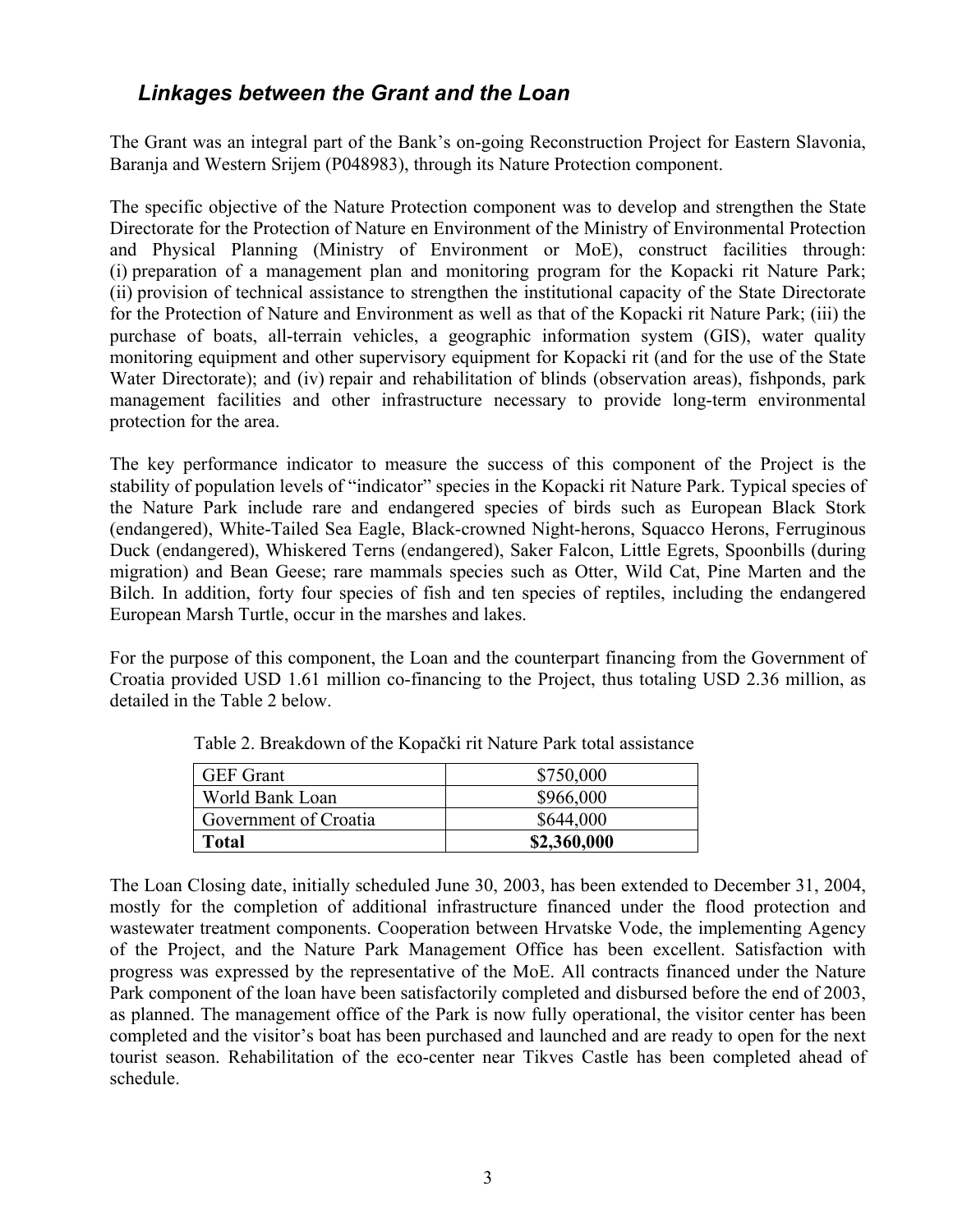Since the Grant was an integral part of the Project, the present Completion Report (GEF Medium Size Project Completion Report) refers to the achievements reached without making distinctions between the Grant and the Nature Park Component of the Project.

# <span id="page-5-1"></span><span id="page-5-0"></span>*Impact Analysis*

## **Main achievements**

The Grant provided a critical addition to the Loan financed works and technical assistance. It contributed support for the purchase of equipment that is essential to increase its sustainability and to its long-term protection. Ministry of Environment Grant Objective indicators have been fully met and often exceeded, as indicated in Table 3.

| <b>Grant Objective Indicators:</b> | <b>Summary of the results achieved</b>                       |  |  |  |  |
|------------------------------------|--------------------------------------------------------------|--|--|--|--|
| Number of breeding and             | • population of endangered species on the world level        |  |  |  |  |
| hunted species stabilized or       | remained stable, e.g. White-tailed Eagles (23 pairs in 1999; |  |  |  |  |
| increasing                         | 25 in 2003) and Black Storks (10 pairs in 1999; 8 in 2003).  |  |  |  |  |
|                                    | • population of some threatened species increased, e.g. 120  |  |  |  |  |
|                                    | pairs of Greylag Goose and 680 pairs of Whiskered Terns      |  |  |  |  |
|                                    | were counted in 2001.                                        |  |  |  |  |
|                                    | new species started with nesting in the area: 3 new          |  |  |  |  |
|                                    | species where observed in 2002, including Avocets (2)        |  |  |  |  |
|                                    | pairs) and Stilts (15 pairs).                                |  |  |  |  |
| Strategy/mechanism for             | • Strategy/mechanism for financing the operating and capital |  |  |  |  |
| financing the operating and        | costs of the Kopacki rit Nature Park Management Authority    |  |  |  |  |
| capital costs of the Kopacki rit   | has been established.                                        |  |  |  |  |
| Nature Park Management             | • The management office of the Park is now fully operational |  |  |  |  |
| Authority established              | and its work has already generated encouraging results,      |  |  |  |  |
|                                    | some of which are indicated below.                           |  |  |  |  |

Table 3: Monitoring of the Grant Objective Indicators

The main results/impacts of the Project include :

• An increase in on-site protection measures and better safeguarding of the area from damaging impacts and misuses.

As a result, population of some threatened species increased (like Greylag Goose, Whiskered Terns) and new species started nesting in the area (e.g. Avocets and Stilts, as indicated in Table 3). Population of endangered species on the world level, like White-tailed Eagles and Black Storks remained stable. More than 2500 biological species have been registered in the Nature Park until now and it is expected that improved conditions will enable further research of biodiversity. According to the current assumptions, the number of biological species could reach up to 4000 species. Based on recent studies, one species of mammals, one species of birds, two species of crawfish, and 29 species of Carabidae were added to the number of biological species registered in the Nature Park.

Improved quality of the offer and attractiveness of the Nature Park to tourists and visitors thanks to the improvement of the Nature Park infrastructure, including the construction of a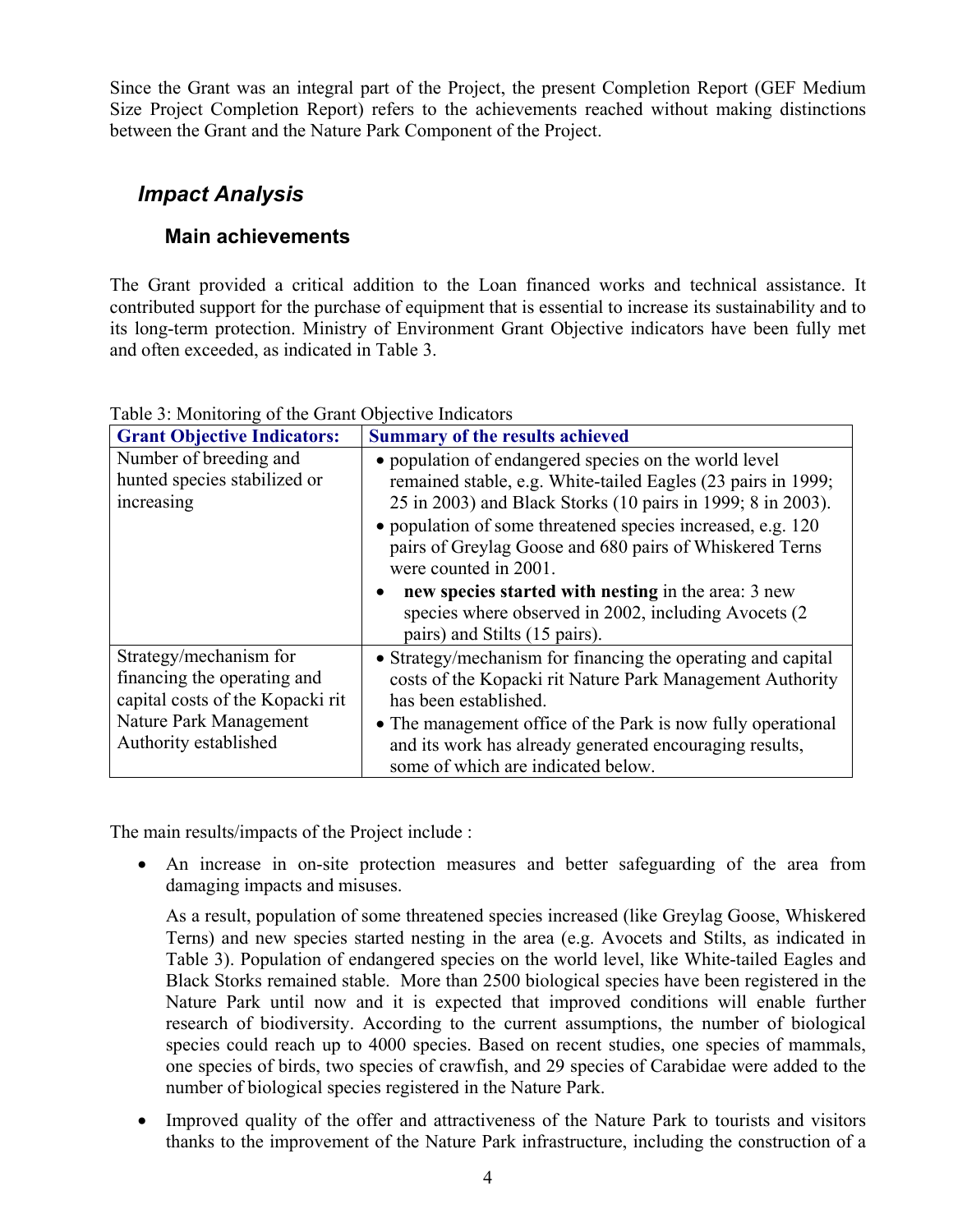visitors centre at the border of the Nature Park, the rehabilitation of the Tikves Castle bioecological station and information centre and the purchase of a 50-passenger tour boat.

- With the restoration of habitats, the enhancement of accessibility and the overall infrastructure improvement during Project implementation, the number of visitors increased from 100 in 1999 to over 7500 in 2003. Very good signals were given in the beginning of 2004. For instance, during one single weekend in April 2004 the Nature Park received 1000 visitors. Based on the observed trend of increase, the number of visitors before the war (about 20,000 per year) is expected to be reached as early as before the end of 2004.
- The establishment of a proper business environment, regulated through the development of the Management Plan and the income generated by the increased number of visitor will result in financial sustainability of the Nature Park. For example, 1000 visitors during one single week-end generated a revenue of  $\epsilon$ 5000. During 2004, it is expected that the income generated by visitors will reach up to  $\epsilon$ 200.000, which would represent more than 65% of the Natural Park Office's total income. As a result of the Project the Management Office has already been able to create new job opportunities for the local communities. During 2002, about 40 local people were temporarily employed in different positions in the Nature Park. During 2003 and early 2004, the Management Office has employed 10 additional people full time regular positions.
- Increased numbers of visitors also enabled opportunities for the local population in the development of environmentally sound tourism practices in the Nature Park surroundings. In the period from 2001 to 2003, eleven new private guesthouses were opened in the Bilje municipality serving over 55 beds. Due to the great interest, an increase in capacity is expected to reach 100% in 2004.
- With the rehabilitation and equipment of the bio-ecological station of Tikves Castle, the capacity of the Management Office to properly protect the Park's natural resources and biodiversity have been increased significantly.
- As a complementary benefit of the Project, since the Project started, the Nature Park has attracted significant international support and a number of parallel similar projects are currently under implementation, including:
	- o The "Ecological Network Danube- Drava National Park Kopacki rit Nature Park" proposed by the European Centre for Nature Conservation (ECNC), financed from the Government of the Netherlands. The total value of first phase is  $\epsilon$ 57,000.
	- o The International Project "Macrophytes, River Corridor, Land Use, Habitats: A multifunctional study in the Danube Catchment based on a GIS approach" led by the Institute of Ecology and Conservation Biology, University of Vienna (Austria). The total value of this Project is  $€5,000$ .
	- o An International Protocol of Cooperation for promotion of ecological and touristic facilities has been signed with Conzorcium CO.RI.BA and C.I.E.M. (Italy).
	- o International Protocols of Cooperation have been signed with National Park Danube-Drava (Hungary).

In addition, the Nature Park Management Office is currently preparing participation for INTEREG project in cooperation with the University of Venice (Italy).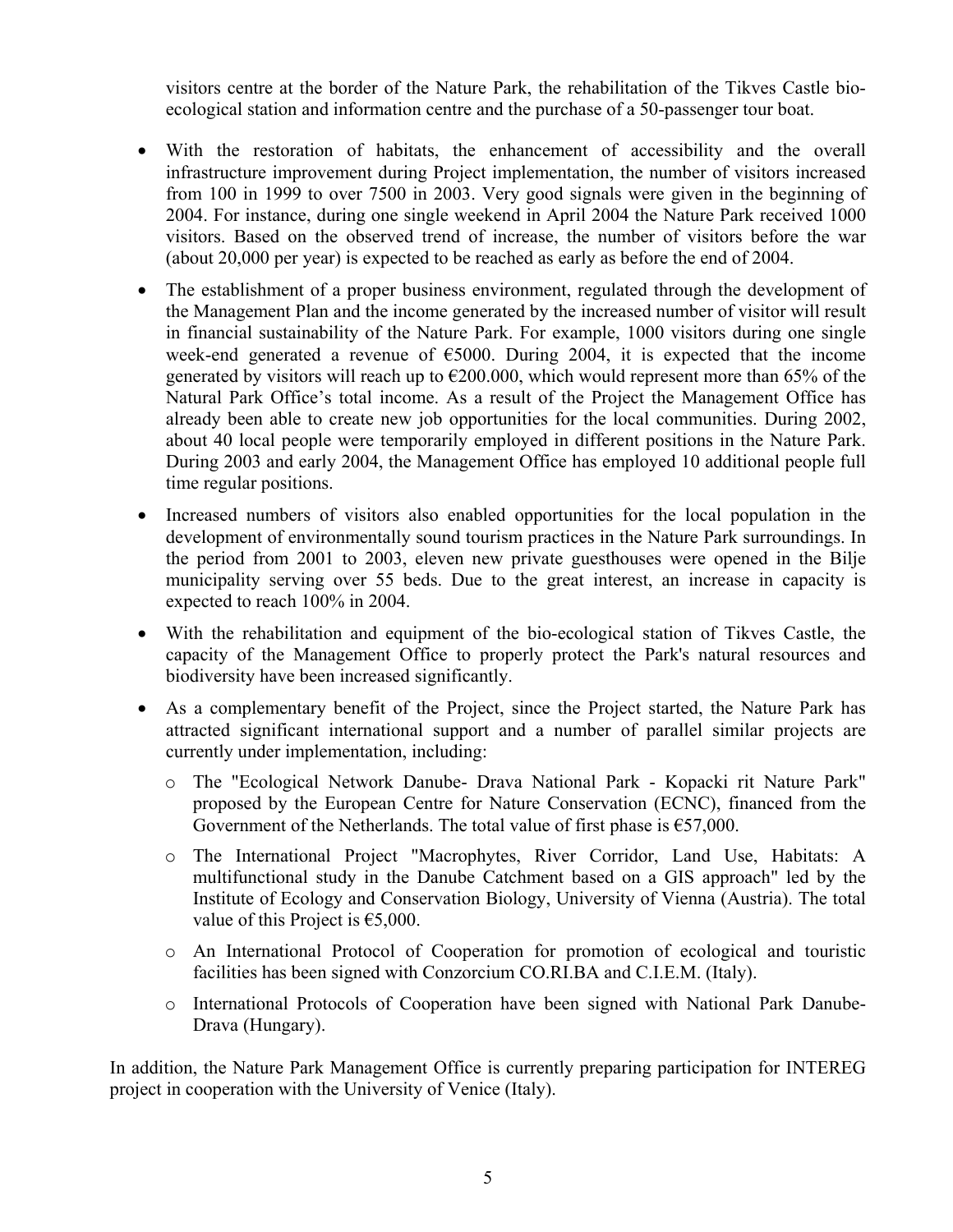### **Project Sustainability**

<span id="page-7-0"></span>The up-to-date equipment for biodiversity research and monitoring that has been provided is expected to ensure that the technical capacity of the Management Office is sufficient to properly protect the Parks resources. In addition, the expected increase in revenues generated by the increase in the number of visitors will allow additional investments in biodiversity conservation and environmental protection to take place, thus ensuring the sustainability of the Park and the Project results. In particular, it is expected that the income generated by the visitors in 2004 would represent over 65% of the Nature Park's total income. The remaining income would come from Government funds and other projects. The overall development of tourism in the Nature Park area and the ability to attract International Donors funding that the Project has helped putting into motion will further contribute to ensuring the financial sustainability of the Park and the economic development of the surroundings areas.

### <span id="page-7-1"></span>**Replicability**

As indicated earlier, the success generated by the Grant-financed activities have been experienced long before the Grant closed, and went beyond expectations. Thus, the successful development of sustainable management and long-term environmental protection sets the Kopacki Rit Nature Park as an example not only in Croatia, but also in the entire Balkan area. Given the very rich natural patrimony of the area and the number of natural resources protection initiatives, the Grant has a high potential of replicability in Croatia and more broadly in the entire South-East Europe. In particular, the experience gained under this project is being used in other Park management activities in Croatia (e.g., Karst Ecosystem Conservation Project (KEC) funded under a GEF Grant). Moreover, since the Kopački rit Nature Park is the first that has developed a management plan for the protected area, a workshop will take place in June to share experience and lessons learned with other national and nature parks

To expand the impact of the Project the management office has requested a follow up operation to rehabilitate as wetlands an area adjacent to the park and use it for the treatment of wastewaters coming from the villages in the area. Such operation would fall under the Black Sea Partnership

### <span id="page-7-2"></span>**Stakeholder Involvement**

#### Government and Implementing Agencies

Like many World Bank projects, this GEF project was affected by "actors and factors", negatively and positively, during the project implementation. Two phases can be distinguished in Project implementation:

- The first phase covers the period from 1999 to 2001. Project preparation activities were at a very low level, there was no effective PIU and less than 15% of the total Grant proceeds have been committed during this period. In addition, the Management Office was still in the process of forming with only 5 employees without necessary work equipment or property rights for the use of the Park's infrastructure.
- The second phase covers the period from 2001 to 2003. The project was positively affected by several actors. The key actor was the Minister of Environment, whose decisions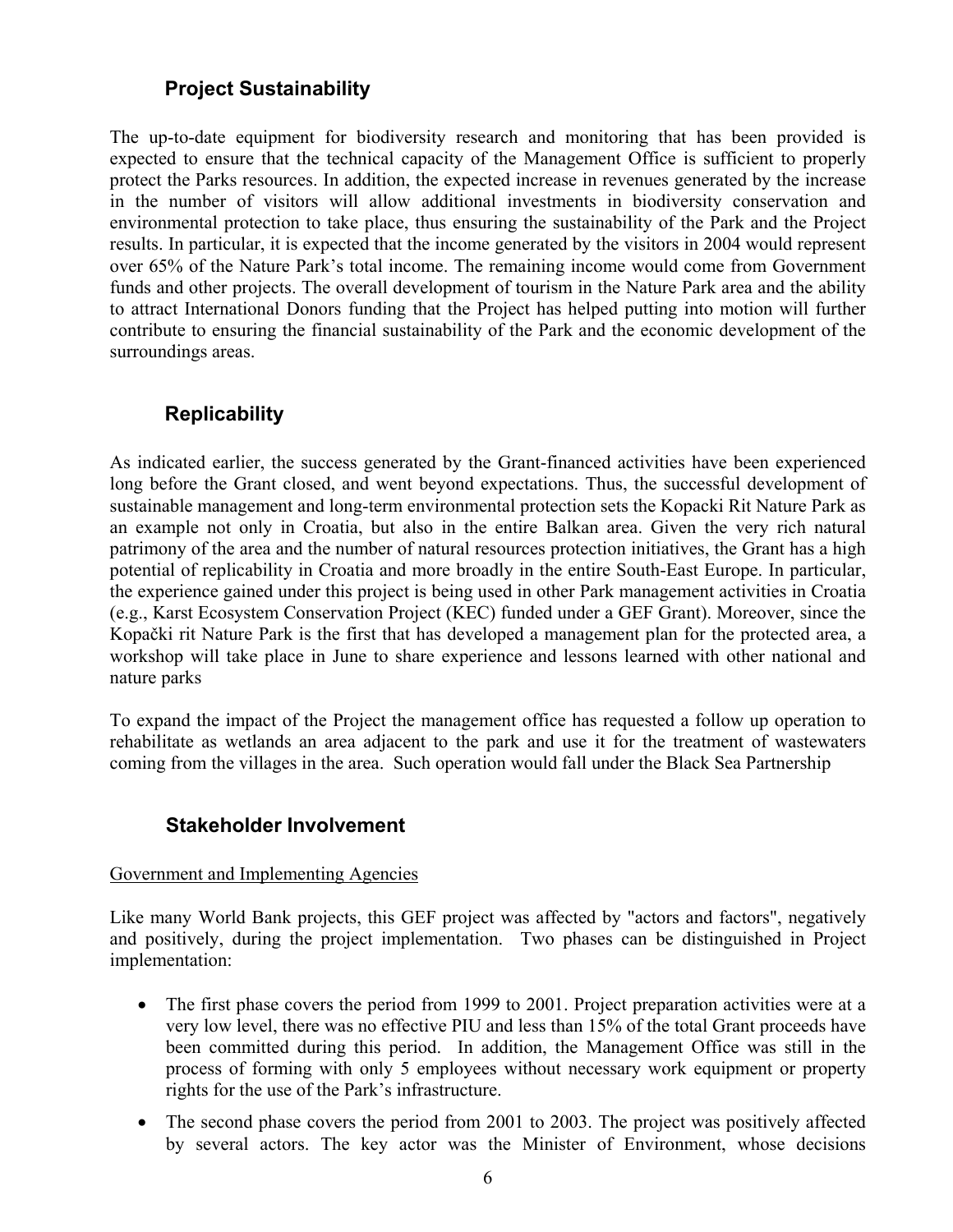accelerated the contract procedures and resulted in a better cooperation between PIU and the MoE. This, along with the replacement of the Management Office Director accelerated Project implementation. Replacement of PIU members and leadership had a positive impact on Project progress.

#### Local communities

The local communities have been involved from the very early stages of the Project preparation. High ownership and interest has been build for the activities related to improving the quality of the offer and attractiveness of the Nature Park which benefit directly the local economy. Moreover, the local communities have participated in the development of the Nature Park Management Plan and in the design of the visitor centre in respect of the traditional rural architecture and building practices. Furthermore, a portion of the visitor centre has been reserved for the promotion of traditional local production of the region, integrating small shops where local products and handcraft work will be sold. In addition, improved quality of the offer and attractiveness of the Nature Park to tourists and resulting increased number of visitors give local communities opportunities for economic development and income generation, e.g. though employment opportunities or tourism-related small businesses creation.

Additional information on Project planning and implementation arrangement is attached to this document in Annex 1.

### <span id="page-8-0"></span>*Summary of main lessons learned*

- a. The motivation and great interest for the Project at all levels (from PIU members to the Government) has been critical for thorough realization of the project.
- b. Fast, in-time and open cooperation between the different stakeholders involved in Project implementation made the completion in time possible.
- c. Extensive experience gained and knowledge gathered during the Project implementation contribute to the success of this Project and will have positive impact on the implementation of future national and international projects.

### <span id="page-8-1"></span>*Procurement and Disbursement Information*

34 contracts, essentially for procurement of Goods were financed out of the Grant proceeds, for a total amount of USD 750.320,61. The final Project Management Report table showing procurement and disbursement information is attached to this document in Annex 2. The disbursement rate during the implementation period is indicated in Table 3.

To insure conditions for biological and ecological protection of the Nature park wetlands and to strengthen the Management Office, the following goods were procured:

furniture and equipment for 6 offices including computers;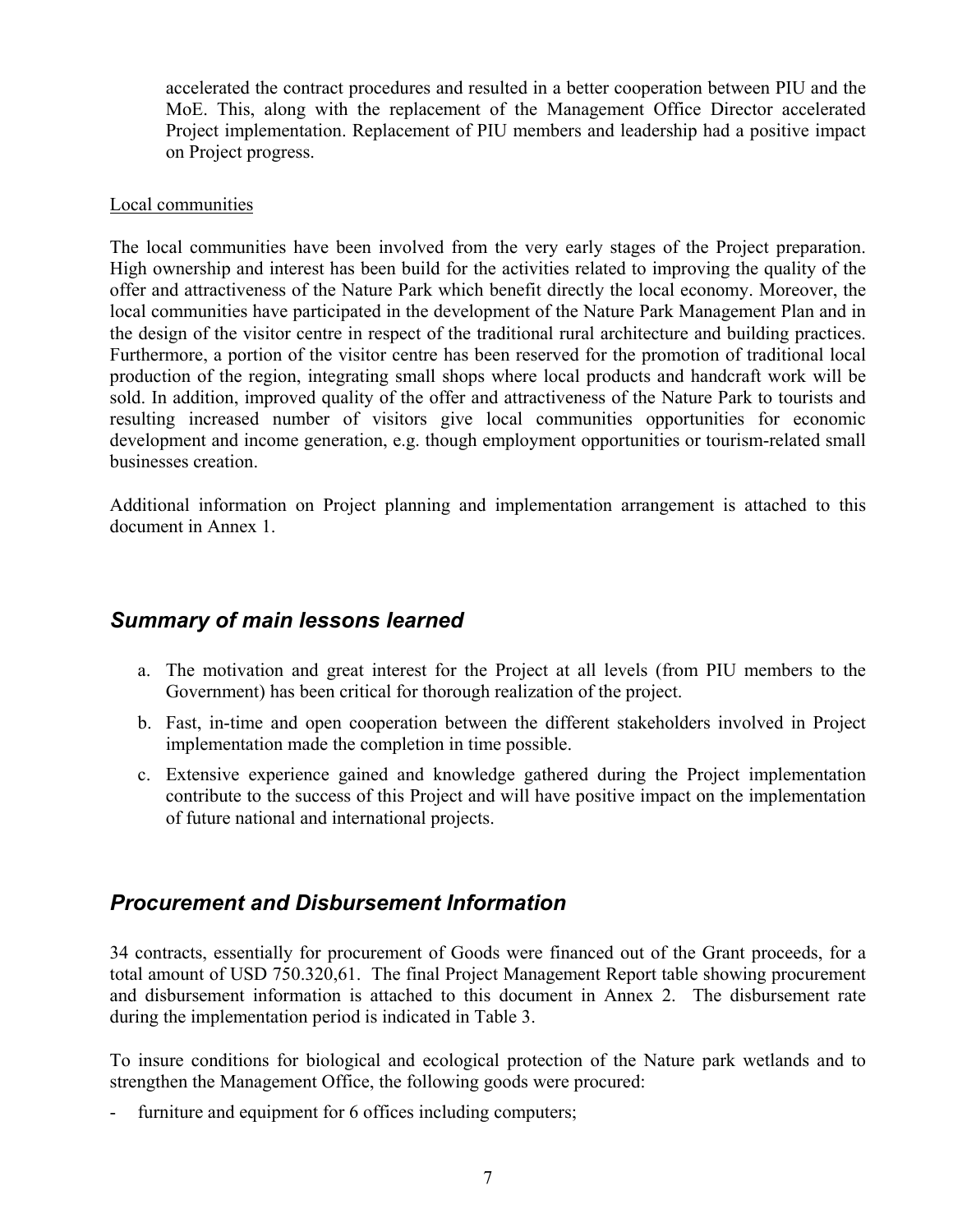- furniture and equipment for 4 laboratories (hydrological, zoological, botanical and pedological) situated within the Bio-ecological station. The laboratories will be used to monitor the state of plant and animal populations and environment. A water quality analyzer, microscopes and lupes were procured in order to assess the water quality and planctonic communities. Telescopes and binoculars were procured in order to monitor bird populations;
- furniture and equipment for the multimedia room in the Bio-ecological station: computer hardware and software for "greed conception". Preconditions were thus created for an up-to-date monitoring, presentation and preservation of the Parks ecological values as well as global data exchange;
- field research equipment, supervisory equipment (4\*4 vehicles) and park maintenance equipment (tractor);

Equipment and goods were also purchased to improve tourism and visits to the Park, including: 3 telescopes (situated at the most attractive sites); 50 binoculars (for bird watching); one tour boat (capacity for 50 passengers, for sightseeing of the most interesting parts of the Park through waterways); and one mini bus (for transportation of visitors within the Park).

| Year         | Amount (USD) | Rate    |
|--------------|--------------|---------|
| 2000         | 81.836,88    | 10,93%  |
| 2001         | 172.872,69   | 23,03%  |
| 2002         | 49.338,28    | 6,57%   |
| 2003         | 446.272,76   | 59,47%  |
| <b>Total</b> | 750.320,61   | 100,00% |

Table 3. Level of Disbursement per year

# <span id="page-9-0"></span>*Financial Management Status*

Grant financial statements have been presented to the Bank for the period from Grant inception to December 31, 2002. The Grant financial statements were audited in accordance with International Standards on Auditing, by an auditor acceptable to the Bank The Grant financial statements received an unqualified (clean) audit opinion.

Financial statements, and the audit thereof, for the period from January 1, 2003 to December 31, 2003 are due before June 30, 2004.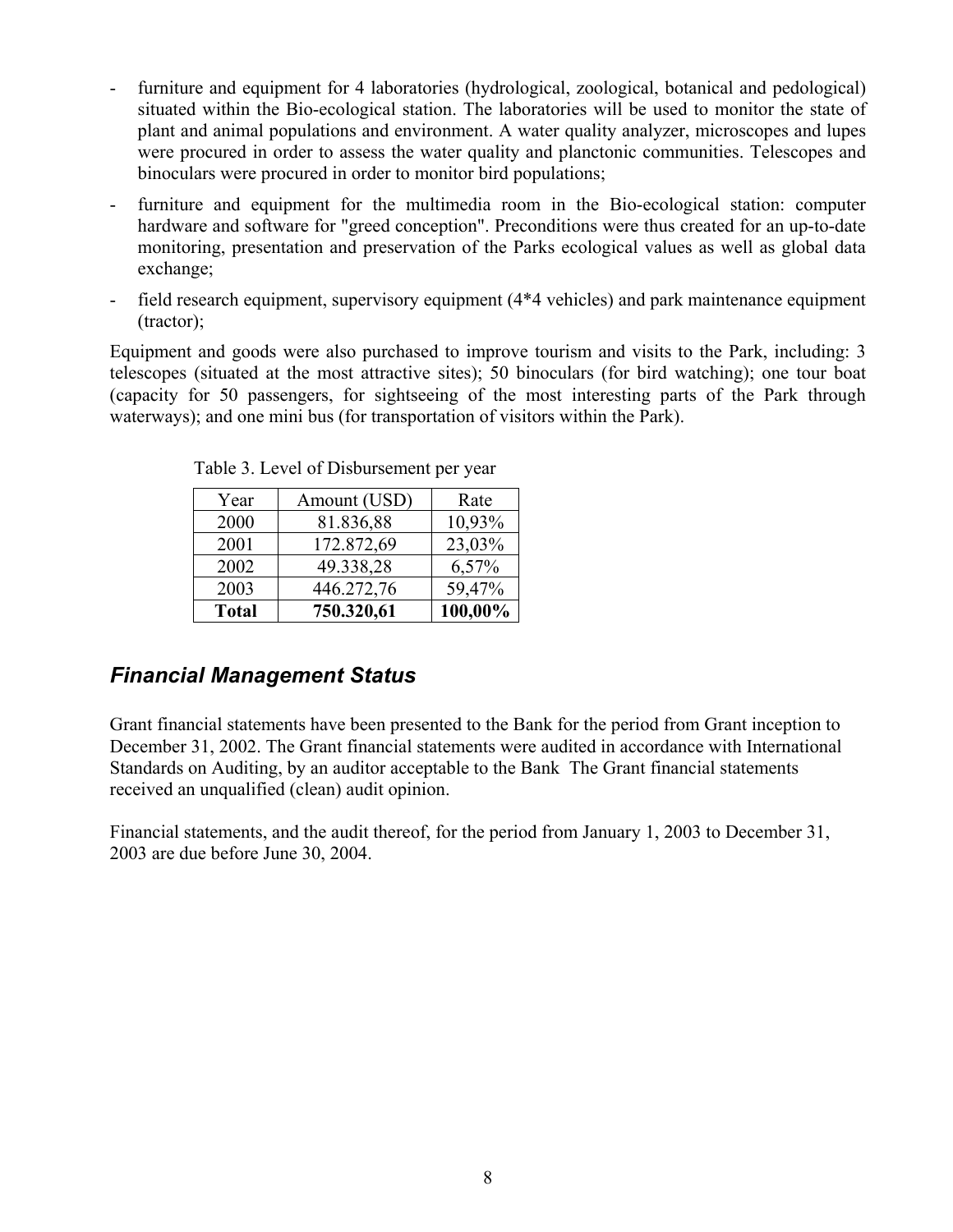### <span id="page-10-0"></span>**ANNEX 1 : Project planning and implementation arrangement**

### <span id="page-10-1"></span>**Project Planning**

In order to plan the project activities, budget and specifications (scope), the "Implementation Plan" was activated on September 20, 2001. The Implementation Plan served as a baseline plan for the project. It specifies what activities should be accomplished, their start and finish dates, the budget costs and the human and physical resources that should be allocated to the activities. The emphasis was on the check of the critical path. The Implementation plan for the GEF - project was in close connection with the IBRD - project Implementation Plan. Activity of the GEF – project depended sometimes on the realization of individual phases of the IBRD – projects, which was the reason for their delayed activation.

### <span id="page-10-2"></span>**Implementation Arrangements**

The PIU was set up after Project effectiveness.

From 1999 to 2001 the PIU was consisted of: Boris Bolšec and Tibor Mikuška as a PIU leader. From 2001 to 2003 PIU was composed by Boris Bolšec, Tibor Mikuška, Besim Mehić and Darko Karalić as a PIU leader.

The director of the Nature Park was also the project director. The project director for the initial period between 1991 to 2000 was Dr Jozsef Mikuska; he was later replaced by Dr. Melita Mihaljević. Additional to their regular working tasks and without any additional payments, all members of PIU, including the project director, worked on the Project.

The PIU was responsible for Procurement of Goods and Services. The director of the Nature Park was responsible for the Project Management. The MoE was responsible for the Project coordination, financial management and disbursement. Hrvatske Vode bears overall responsibility for the implementation of the Project under the Loan No. 4351HR. They also provided Consulting Services to the PIU during the Grant realization.

During the Project Implementation the members of PIU completed the following trainings:

- Equipment procurement management for World Bank funded projects in Croatia (Darko Karalić)
- Procurement of Services in World Bank funded projects (Melita Mihaljević)
- Disbursement procedures in World Bank funded projects in Croatia (Darko Karalić)
- Project Management in World Bank funded projects: Control of Project delivery, procurement and financial management procedures (Melita Mihaljević)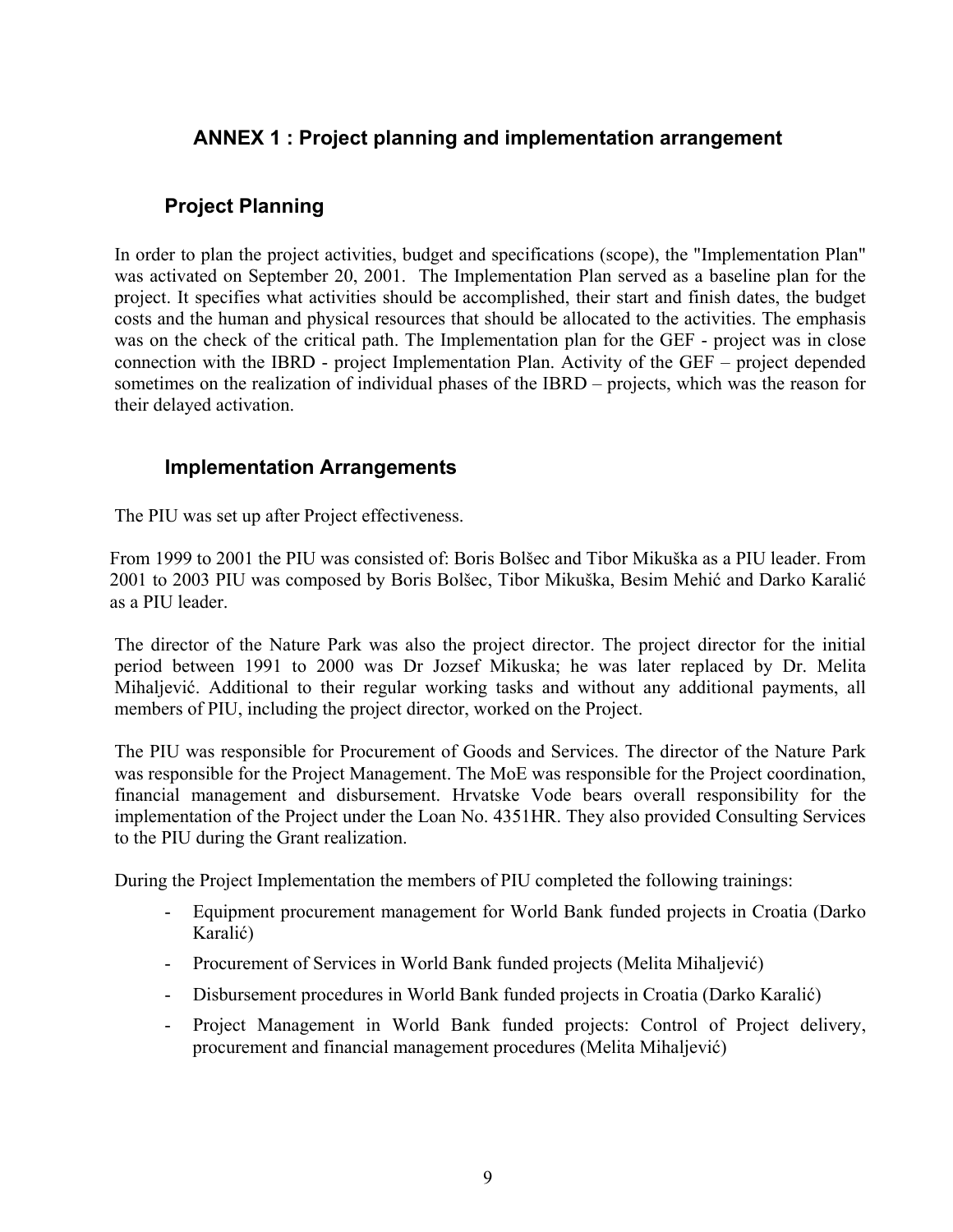# **ANNEX 2 : Final Project Management Report table**

<span id="page-11-0"></span>

| PROJECT MANAGEMENT REPORT             | (PMR)                          |           |                        |           |                  |                                 | (GOODS&OPERATING COSTS ) |            |                         |               |  |
|---------------------------------------|--------------------------------|-----------|------------------------|-----------|------------------|---------------------------------|--------------------------|------------|-------------------------|---------------|--|
| <b>GEF grant No.: TF 022644</b>       | Date: 31 December 2003         |           |                        |           |                  | (WORLD BANK FINANCED CONTRACTS) |                          |            |                         |               |  |
| <b>GEF GRANT-GOODS</b>                | <b>CONTRACT DESCRIPTION</b>    | Proc.     | <b>BIDDING PROCESS</b> |           | <b>CONTRACT</b>  |                                 | <b>SUPPLIER</b>          | Curr.      |                         | <b>AMOUNT</b> |  |
| Contract No                           | <b>NAME OF COMPONENT</b>       |           | Advertising            | Issuance  | <b>Signature</b> | End delivery                    |                          |            | <b>HRK</b>              | GEF (USD)     |  |
| JUPPKR-HV/NS/D/4.1.2./2001-08         | Vehicles                       | IS        | 05/16/01               | 05/16/01  | 07/28/01         | 08/31/01                        | Remix                    | <b>HRK</b> | 99,901.04               | 12,880.20     |  |
| <b>JUPPKR-HV/IS/D/4.1.2.c/1999-01</b> | Vehicles                       | IS        | 05.11.99.              | 22.11.99. | 03.06.00         | 29.12.00.                       | Remix                    | HRK        | 247,324.95              | 25,696.91     |  |
| JUPPKR-HV/NS/D/4.2.10.b/1999-02-A     | Optical equipment              | <b>NS</b> | 12.11.99.              | 26.11.99. | 05.06.00         | 05.07.00.                       | H.F.F. Šport             | <b>HRK</b> | 35,694.79               | 3,802.23      |  |
| JUPPKR-HV/NS/D/4.2.10.b/1999-02-B     | <b>Optical equipment</b>       | <b>NS</b> | 12.11.99.              | 26.11.99. | 05.08.00.        | 20.04.01.                       | Fanzoj-Inox              | <b>HRK</b> | 43,450.00               | 4,505.47      |  |
| JUPPKR-HV/NS/D/4.1.1./1999-03         | Office furniture               | <b>NS</b> | 12.11.99.              | 26.11.99. | 28.02.00.        | 12.05.00.                       | Con-formo                | <b>HRK</b> | 47,117.20               | 4,692.18      |  |
| JUPPKR-HV/NS/D/4.1.2/1999-05-A        | <b>Office equipment</b>        | <b>NS</b> | 12.11.99.              | 26.11.99. | 28.02.00.        | 12.05.00.                       | Filmoteka                | <b>HRK</b> | 4,120.00                | 410.29        |  |
| JUPPKR-HV/NS/D/4.1.2/1999-05-B        | Office equipment               | <b>NS</b> | 12.11.99.              | 26.11.99. | 28.02.00.        | 12.05.00.                       | Birotrade                | <b>HRK</b> | 3,460.00                | 344.57        |  |
| JUPPKR-HV/DC/D/5.1/1999-10            | Kopacki rit videotape          | DC        | 17.11.99.              | 30.11.99  | 29.01.00         | 12.05.00.                       | Romulić                  | HRK        | 24,000.00               | 2,390.05      |  |
| JUPPKR-HV/NS/D/4.1.2.c/1999-12        | <b>Vehicles</b>                | <b>NS</b> | 08.12.99.              | 22.12.99. | 04.06.00         | 05.07.00.                       | Adria-Lada               | <b>HRK</b> | 133,200.00              | 14,188.54     |  |
| JUPPKR-HV/NS/D/4.1/2000-01            | Safe box                       | <b>NS</b> | 02.02.00.              | 18.02.00  | 12.08.00.        | 10.08.00.                       | Birotrade                | <b>HRK</b> | 9,345.00                | 952.23        |  |
| <b>JUPPKR-HV/IS/D/1.3/2000-02-B</b>   | <b>Hardware and software</b>   | IS        | 16.02.00.              | 28.02.00  | 10.12.00.        | 19.03.01.                       | Gisdata                  | <b>HRK</b> | 796,769.71              | 83,270.87     |  |
| JUPPKR-HV/IS/D/1.3/2000-02-A          | <b>Hardware and software</b>   | <b>IS</b> | 16.02.00.              | 28.02.00  | 12.09.00.        | 12.12.00.                       | Spin                     | <b>HRK</b> | 41,447.73               | 4,085.57      |  |
| JUPPKR-HV/DC/D/1.4/2000-04            | Cartographic aero-photo        | DC        | 02.02.00.              | 25.02.00  | 20.08.00.        | 15.12.00.                       | Drž.Geod.upr.            | <b>HRK</b> | 60,500.00               | 6,008.43      |  |
| JUPPKR-HV/NS/D/4.2.10b/2000-05-A      | Multimedia equipment           | <b>NS</b> | 28.03.00.              | 12.04.00. | 17.09.00         | 23.11.00.                       | HSM-Inform.              | <b>HRK</b> | 51,696.00               | 4,999.18      |  |
| JUPPKR-HV/NS/D/4.2.10b/2000-05-B      | Multimedia equipment           | <b>NS</b> | 28.03.00.              | 12.04.00  | 13.09.00.        | 19.03.01.                       | Exportdrvo-ing           | <b>HRK</b> | 52,495.30               | 5,402.85      |  |
| JUPPKR-HV/NS/D/4.2.10b/2000-06        | <b>Mobile toilette cabines</b> | <b>NS</b> | 28.03.00.              | 12.04.00  | 06.09.00.        | 10.08.00.                       | Magrad                   | <b>HRK</b> | 95,872.00               | 9,769.06      |  |
| JUPPKR-HV/NS/D/4.2.10b/2000-08        | Tractors & agricultural equip. | <b>NS</b> | 13.11.00.              | 27.11.00  | 09.04.01.        | 09.05.01.                       | Zemat                    | <b>HRK</b> | 140,815.55              | 14,577.77     |  |
| JUPPKR-HV/NS/D/4.2.10.b/2000-09-A     | Goods-souvenirs                | <b>NS</b> | 13.11.00.              | 27.11.00  | 11.02.01.        | 11.03.01.                       | Romulić                  | <b>HRK</b> | 26,000.00               | 2,656.43      |  |
| JUPPKR-HV/NS/D/4.2.10.b/2000-09-B     | Goods-souvenirs                | <b>NS</b> | 13.11.00.              | 27.11.00  | 22.04.01.        | 22.05.01.                       | Čarolija                 | <b>HRK</b> | 2,500.00                | 253.19        |  |
| JUPPKR-HV/NS/D/4.2.10.b/2000-09-C     | <b>Office equipment</b>        | <b>NS</b> | 13.11.00.              | 27.11.00  | 22.04.01.        | 22.05.01.                       | Con-formo                | HRK        | 17,465.00               | 1,801.23      |  |
| JUPPKR-HV/NS/D/4.2.10.b/2000-09-D     | <b>Office equipment</b>        | <b>NS</b> | 13.11.00.              | 27.11.00. | 28.04.01.        | 22.05.01.                       | Iluminacija              | <b>HRK</b> | 7,869.80                | 799.65        |  |
| JUPPKR-HV/NS/D/4.2.10.b/2000-09-E     | Office equipment               | <b>NS</b> | 13.11.00.              | 27.11.00  | 28.04.01.        | 22.05.01.                       | Cedar                    | <b>HRK</b> | 6,988.50                | 719.95        |  |
| JUPPKR-HV/NS/D/4.2.10.b/2000-09-F     | Photo-optic & comunic. equip.  | <b>NS</b> | 13.11.00.              | 27.11.00  | 13.05.01.        | 13.06.01.                       | Filmoteka                | <b>HRK</b> | 86,628.35               | 8,837.14      |  |
| JUPPKR-HV/NS/D/4.2.10.b/2000-09-G     | Goods-souvenirs                | <b>NS</b> | 13.11.00.              | 27.11.00  | 16.05.01.        | 16.06.01.                       | Sitotisak                | <b>HRK</b> | 86,700.00               | 8,776.04      |  |
| JUPPKR-HV/NS/D/4.1.2/2000-10          | <b>Hardware and software</b>   | <b>NS</b> | 11.12.00.              | 28.12.00  | 16.05.01.        | 16.06.01.                       | Eurocom.Sys.             | <b>HRK</b> | 92,191.00               | 9,317.29      |  |
| JUPPKR-HV/NS/D/4.1.2/2001-06          | <b>Computer accessories</b>    | <b>NS</b> | 30.01.01.              | 09.02.01  | 03.07.01.        | 22.05.01.                       | <b>Brrax</b>             | <b>HRK</b> | 4,262.00                | 439.07        |  |
| JUPPKR-HV/DC/1.1.3./2001-07           | <b>Photographs</b>             | DC        | 05.07.01               | 20.07.01  | 31.08.01.        | 03.10.01.                       | <b>Baranya Museums</b>   | <b>HRK</b> | 15,421.52               | 2,080.73      |  |
| JUPPKR-HV/NS/D/4.2.10/2002-02         | <b>Visitors telescopes</b>     | <b>NS</b> | 22.04.02.              | 15.05.02. | 24.05.02.        | 24.06.02.                       | Etran                    | <b>HRK</b> | 82,782.15               | 11,130.89     |  |
| <b>JUPPKR-HV/IS/D/4.2.10/2003-02</b>  | Office equipment               | IS        | 03/27/03               | 04/14/03  | 06/16/03         | 07/30/03                        | Podravina                | <b>HRK</b> | 351,706.26              | 52,808.75     |  |
| <b>JUPPKR-HV/NS/D/4.2.3./2003-01</b>  | Laboratory equipment           | <b>NS</b> | 03/03/03               | 03/20/03  | 05/28/03         | 07/30/03                        | Linea-Frigo              | <b>HRK</b> | 370,167.00              | 55,864.43     |  |
| JUPPKR-HV/NS/D/4.2.7/2001-11          | Visitors equipment             | <b>NS</b> | 30.07.01.              | 17.08.01. | 24.09.01.        | 21.07.03.                       | Esso                     | <b>HRK</b> | 146,849.00              | 21,023.64     |  |
| JUPPKR-HV/NS/D/4.2.3./2003-04         | Library & cabinets equipment   | <b>NS</b> | 06/20/03               | 7/4/2003  | 7/10/2003        | 8/12/2003                       | Con-formo                | <b>HRK</b> | 169,019.10              | 25,378.24     |  |
| JUPPKR-HV/NS/D/4.2.3/2003-03          | Multimedia equipment           | <b>NS</b> | 06/12/03               | 6/23/2003 | 7/16/2003        | 7/21/2003                       | Coming                   | <b>HRK</b> | 356,835.39              | 44,457.54     |  |
| JUPPKR-HV/IS/D/4.2.10.A/2002-01       | Purchasing of boat             | IS        | 01.07.03.              | 7/10/2003 | 15.07.2003.      | 30.08.2003.                     | <b>Prinz Adriatic</b>    | <b>USD</b> | 1,488,886.48            | 236,000.00    |  |
| <b>GEF TOTAL GOODS</b>                |                                |           |                        |           |                  |                                 |                          |            | 5,199,480.82            | 680.320.61    |  |
| <b>GEF TOTAL OPERATING COSTS</b>      |                                |           |                        |           |                  |                                 |                          |            | 523,665.46              | 70,000.00     |  |
| <b>TOTAL GEF</b>                      |                                |           |                        |           |                  |                                 |                          |            | 5.723.146,28 750,320.61 |               |  |